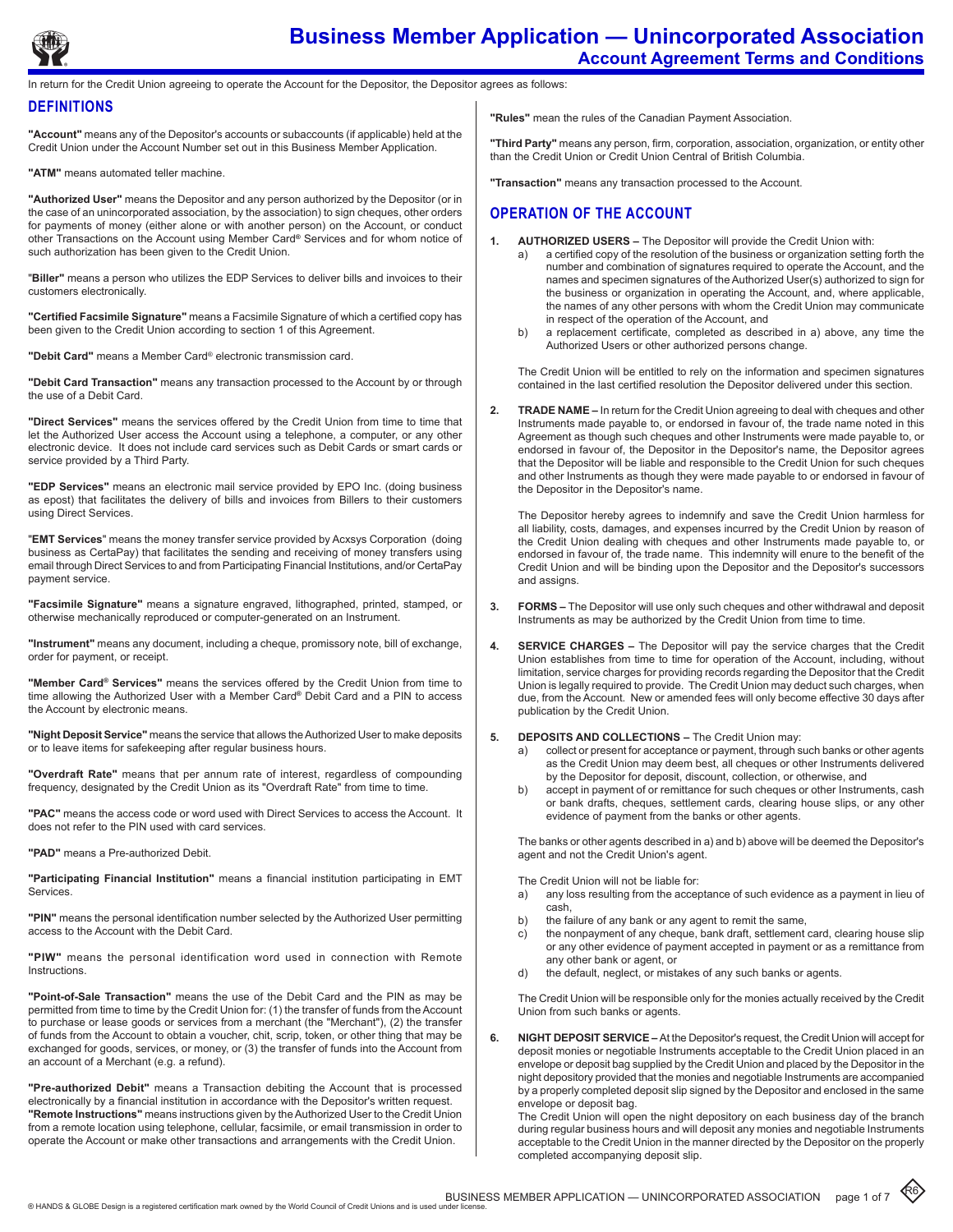The Depositor agrees that the authorized Credit Union officers who open the night depository and deposit the monies or negotiable Instruments to the credit of the Account are acting as the Depositor's agent up to the time at which the monies or negotiable Instruments are actually entered and recorded as having been deposited to the Account and the Depositor nominates, constitutes and appoints any such authorized Credit Union officers to deposit any monies or negotiable Instruments placed by the Depositor in the night depository to the credit of the Account as directed by the accompanying deposit slip.

The Depositor acknowledges receipt of the number of access keys indicated on this Business Member Application form. The Depositor will not duplicate any keys without the Credit Union's prior written approval.

**7. Verification and Acceptance of Deposits and Transactions –** All deposits made to the Account are subject to verification as to the source of funds by the Credit Union and to its policies regarding the acceptance of funds for deposit in effect from time to time. Any credits for deposits and any applicable interest may be reversed if for any reason the Credit Union does not receive final payment in respect of such deposit.

All Transactions are subject to verification and acceptance by the Credit Union, and if not accepted will be reversed from the Account. Verification may take place at a date later than the date the Depositor authorized the Transaction, which may affect the Transaction date.

- 8. **HOLD FUNDS –** The Credit Union may in its discretion apply a hold funds period on non-cash deposits.
- **ENDORSEMENT STAMP –** The Depositor may use a stamped impression bearing the Depositor's name to endorse cheques or other Instruments the Depositor delivers to the Credit Union for deposit, discount, collection or otherwise. Endorsement in such a manner will be as binding on the Depositor as an endorsement actually signed by the Depositor or by the Authorized User.
- **10. Cheques and Withdrawals** The Depositor authorizes the Credit Union, without enquiry, to honour and pay all withdrawal slips and all cheques drawn on the Account, if:
	- a) the cheques or withdrawal slips are signed by the Depositor or by the required number and combination of the Authorized Users of the Depositor, as described in the last resolution provided to the Credit Union under section 1 above, and
	- b) the signatures comply with the specimen signatures provided to the Credit **Union**
	- regardless that such cheques or withdrawal slips are
	- c) drawn to the order of the Depositor or one of the Authorized Users on behalf of the Depositor who signed them,
	- d) payable to cash or bearer,
	- e) encashed or tendered to pay the obligations of the Depositor or one or more of the Authorized Users on behalf of the Depositor who signed the cheque or withdrawal slip, or
	- f) deposited to the credit of the Depositor or one of the Authorized Users who signed them on behalf of the Depositor.
- **11. Lost or Destroyed Cheque** If a cheque drawn on the Account is lost or destroyed while in the possession of another financial institution or its agents, the Credit Union may, for all purposes, treat a copy of the cheque, certified as being a true copy by the other financial institution, as though it was the original cheque.
- **12. Returned Items** The Credit Union is authorized to debit the Account with the amount of any cheque or other Instrument that:
	- a) is not paid on presentation,
	- b) having paid, the Credit Union may be called upon to refund,
	- c) may be dishonoured by nonacceptance or nonpayment,<br>d) that is drawn on the account of a party that is bankrupt c
	- that is drawn on the account of a party that is bankrupt or insolvent,
	- e) the proceeds of which, through no fault of the Credit Union, have been lost, stolen or destroyed,
	- f) the proceeds of which, for any reason, the Credit Union is unable to collect or withdraw,
	- g) has been cashed, negotiated or credited to the Account but that has not been found good, or
	- h) is found to be forged, fraudulent, counterfeit or unauthorized, regardless of whether or not the Instrument has cleared.

The Depositor hereby agrees to indemnify and save the Credit Union harmless for all liability, costs, damages, and expenses incurred by the Credit Union in connection with the foregoing and the Credit Union may debit the Account with such costs, charges and expenses. This indemnity will enure to the benefit of the Credit Union and will be binding upon the Depositor and the Depositor's successors and assigns.

#### **13. Overdrafts –** If:

- a) the Credit Union honours a cheque or other Instrument drawn by the Depositor on any of the accounts, and insufficient funds stand to the credit of that Account to pay the cheque or Instrument in full,
- b) a cheque or other Instrument delivered by the Depositor to the Credit Union for deposit, discount, collection or otherwise is returned to the Credit Union

dishonoured, and insufficient funds stand to the credit of the Depositor's Account originally credited with the cheque or Instrument to permit the Credit Union to debit the full amount of the dishonoured cheque or Instrument from that Account, or

- c) the Credit Union, charges a fee, service charge or other debit the Credit Union is authorized to charge to one of the accounts, and the funds standing to the credit of that Account are less than the amount charged to the Account,
- then such event may, at the discretion of the Credit Union, constitute:
- d) an application to redeem or transfer Credit Union shares owned by the Depositor or to withdraw or transfer monies on deposit from any of the accounts or any other Account in the Depositor's name, to the extent that the funds standing to the credit of the particular Account are insufficient to pay the cheque or Instrument in full, or to permit the Credit Union to charge the returned item or the fee, service charge or debit to that Account, and
- e) an application for a loan to the extent that the shares or monies standing to the credit of the Accounts or any other Account in the Depositor's name are insufficient to permit the payment or charging described in d) above.

If the Credit Union grants a loan under section e) above, the loan will be immediately due and payable forthwith without demand and the Depositor will pay interest on the balance of the loan at the Credit Union's Overdraft Rate in effect from time to time.

The foregoing provisions do not give the Depositor any right to overdraw an Account or to authorize or permit anything, including a PAD, that would result in a negative balance in any Account.

- **14. Other Claims on the Account** If the Credit Union receives notice of a possible claim against, or interest in, any of the accounts under any court order, statutory demand, or under the *Family Relations Act*, as amended from time to time, or under any legislation substituted for that *Act*, the Credit Union may refuse to permit the Depositor to have any dealings with any of the accounts, even if funds stand to the credit in any such Account. The Credit Union will not be liable for any loss or damage resulting from any refusal by the Credit Union under this section.
- **15. No Obligation** Nothing in this Agreement will oblige the Credit Union to:
	- a) honour any cheque or Instrument drawn by the Depositor on the Credit Union,
	- b) accept any monies for investment in shares or for deposit,
	- c) redeem shares,<br>d) transfer monev. transfer money, or
	- e) lend money to the Depositor.

# **MEMBER Card® and direct services**

**16. Use of Member Card® and Direct Services –** The Credit Union will issue a Debit Card to an Authorized User on request of the Depositor, and will permit the Authorized User to select a PIN.

The Depositor may use or authorize the use of the Direct Services and/or the Member Card® Services to access any permitted Account and to conduct such Transactions as may be permitted by the Credit Union from time to time. The Depositor cannot use Direct Services and/or the Member Card® Services to transact on an Account that requires more than one authorization unless prior authorization is received in writing and at the Credit Union's discretion.

The Credit Union may from time to time add to or delete from the types of use permitted. A Debit Card's issue does not amount to a representation or a warranty that any particular type of service is available or will be available at any time in the future.

### **17. Authorization for Transactions –** The Depositor acknowledges and agrees that:<br>a)

- using the PAC and/or PIN to conduct a Transaction constitutes authorization of that Transaction in the same manner as if authorization was given by the Depositor in person or as otherwise contemplated or permitted by this Agreement,
- b) the Depositor will be bound by each such Transaction, and
- c) once a PAC and/or PIN has been used to effect a Transaction, the Transaction may not be revoked or countermanded.

This Agreement, and the fact that the Depositor has use of a Debit Card, does not give the Depositor any credit privileges or any entitlement to overdraw the Account, except as provided by separate agreement with the Credit Union.

The Depositor irrevocably authorizes and directs the Credit Union to debit or credit, as the case may be, the amount of any Transaction to the Account in accordance with the normal practices of the Credit Union, which may be amended from time to time without notice.

#### **18. Bill Payments through Direct Services –** The Authorized User acknowledges and agrees that:

- a) bill payments made through Direct Services are not processed immediately and that the time period for processing depends upon a number of factors including, without limitation, when the bill payment is initiated and the internal accounting processes of the bill payment recipient;
- b) it is the responsibility of the Authorized User to ensure that bill payments are initiated in sufficient time for the payment to be received by the bill payment

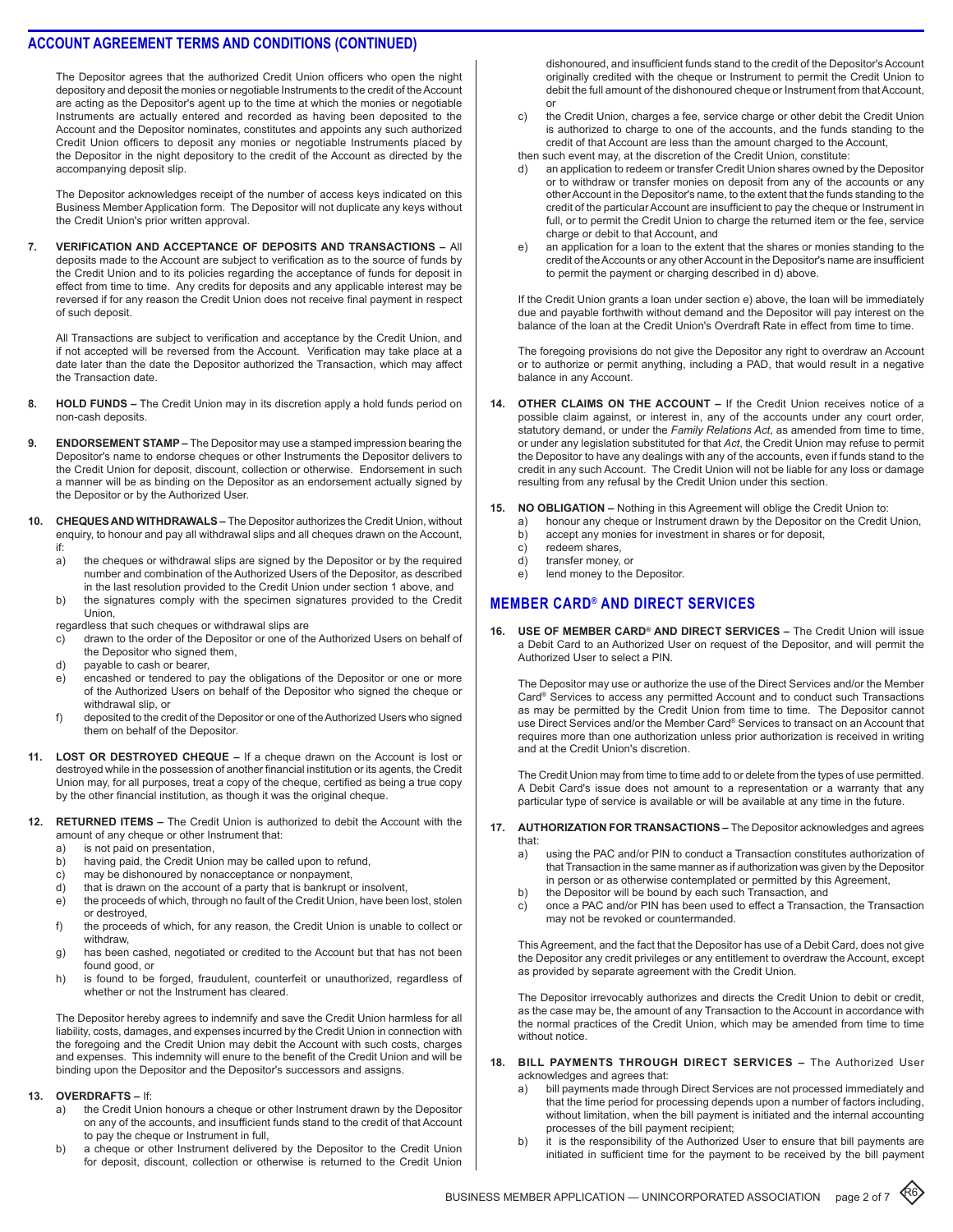recipient before its due date; and

- c) the Credit Union will not be liable for any cost, expense, loss, damage, or inconvenience of any nature or kind whatsoever arising as a result of a delay in the processing of bill payments.
- **19. PIW, PAC, and PIN Confidentiality** The Credit Union may require the Depositor to select and use a PIW in connection with this Agreement. The Depositor will keep the PIW confidential and will only reveal it to authorized Credit Union officers from time to time.

The Depositor agrees to keep the PIW and/or PAC confidential and will not disclose it except to the Authorized Users on the Account. The Depositor agrees not to record the PIW and/or PAC in any format or medium. The Depositor is responsible for all use of the PIW and/or PAC and for all Transactions in the Account effected using Direct Services.

The Depositor acknowledges that the PIW and/or the PAC must be changed if there is a change in the Authorized Users on the Account. The Depositor may change the PIW and/or PAC at any time. The Depositor will change the PIW and/or PAC if and when required by the Credit Union. The Depositor acknowledges that the PIW and/ or PAC must be changed if there is a change in the persons authorized to sign on the Account.

The Depositor will instruct each Authorized User to never select an obvious combination of digits of their PIN (e.g. their name, address, telephone number, birthdate, or social insurance number) and keep the PIN confidential at all times. If the Credit Union has provided the PIN to the Authorized User, the Depositor will instruct the Authorized User that the Credit Union has only disclosed the PIN to them and to no one else, and to never under any circumstances disclose the PIN to any other person. The Depositor will instruct the Authorized User to not keep a written record of the PIN, unless the written record is not carried next to the Debit Card and is in a form indecipherable to others. The Depositor will instruct the Authorized User to always screen the entry of the PIN with their hand or body.

The Depositor will advise the Authorized User that the Authorized User may, by notice in writing to the Credit Union, change the PIN at any time. The Depositor will cause the Authorized User to change the PIN if and when required by the Credit Union.

The Depositor acknowledges that the Credit Union may from time to time implement additional security measures, and the Depositor will comply with all instructions and procedures issued by the Credit Union in respect of such security measures.

- **20. PADs** If the Depositor has authorized PADs to be issued against the Account, the Depositor acknowledges that the Rules provide that under specified conditions claims for reimbursement of PADs may be made and:
	- a) where the purpose of the PAD was for payment of goods and services related to the commercial activities of the Depositor, the time period for making a claim is ten business days from the date of debiting,
	- b) the Depositor may not receive the statement of account for the Account before the ten-business-day period expires and the Credit Union is not obliged to otherwise notify the Depositor of PADs debited to the Account, and
	- c) after the ten-business-day period expires, and whether or not the Depositor has been notified of the PAD being debited to the Account, the Depositor must resolve any dispute directly with the payee – the Credit Union will not be required to reimburse the Depositor for the amount of such PAD, notwithstanding any other provision of this Agreement.

The Depositor is responsible for PADs authorized by it, and agrees:

- to release and discharge the Credit Union from any and all claims and demands (except claims for reimbursement made within the ten-business-day period) in respect of PADs issued against the Account, and
- b) to indemnify and save the Credit Union harmless, from and against, all liability, cost, damages, and expenses incurred by the Credit Union in connection therewith. The above indemnity enures to the benefit of the Credit Union and will be binding upon the Depositor and the Depositor's successors and assigns.
- **21. Verification of ATM Deposits** Amounts credited to the Account as a result of deposits using the Member Card® Services may, at the Credit Union's option, not be available for withdrawal until the deposits are verified and negotiable items such as cheques are honoured and collected. Any deposit made on any day during which the Credit Union is not open for business, or at any time during which the Credit Union is not open for business, may be credited to the Account on the next business day of the Credit Union.

The Depositor will not permit any Authorized User to deposit any coins, non-negotiable items, or anything not acceptable for deposit to the Account, into any ATM. The Depositor will pay to the Credit Union any damages, costs or losses suffered by the Credit Union as a result of any such deposit.

The Depositor authorizes and directs the Credit Union to debit the Account for the amount of all items deposited that are uncollected or dishonoured and for which the Depositor has received credit or cash, and the amount of any cash received by, or credited to, the Depositor for which the Credit Union is requested to debit the Account if there are not sufficient funds in the Account.

The Depositor will not effect a Transaction through the Debit Card that would result in a negative balance in the Account unless the Depositor has entered into a separate

agreement with the Credit Union that permits that Transaction. The Depositor agrees to indemnify the Credit Union under section 51 e) in the event of any breach of this section.

- **22. EDP Services** If the Credit Union through Direct Services makes EDP Services available and the Depositor uses the EDP Services:
	- a) the Depositor consents to epost preparing, using, and disclosing reports relative to the performance and/or operation of the EDP Services, including statistical or performance reports and other analysis, compilation and information about the EDP Services or the Depositor, and reports that pertain to the Depositor's involvement in and use of the EDP Services. The Depositor further consents to epost disclosing to Credit Union Central of British Columbia Depositor-specific data that consists of the total number of Billers the Depositor has registered for, without identifying those Billers apart from the Credit Union and its affiliates, and detailed data for the Depositor's viewing activities,
	- b) the Depositor acknowledges that epost will not respond directly to the Depositor with respect to any enquiries, requests, questions, complaints, or other issues relating to the EDP Services in any way, other than to direct the Depositor to the Credit Union or the Biller, and
	- c) the Depositor acknowledges that the consents contained in a) above are requirements of the EDP Services and that if such consents are withdrawn, its participation in the EDP Services may be suspended or terminated and any or all documents may not be presented via the EDP Services.
- **23. EMT Services** If the Credit Union through Direct Services makes EMT Services available and the Depositor uses the EMT Services, the Depositor acknowledges and agrees that:
	- a) the EMT Service is only available in Canadian dollars,
	- b) the Account will be debited when the Depositor initiates a transfer and the Credit Union will hold the transfer amount until the recipient successfully claims the transfer or the transfer is cancelled. The Credit Union will not pay interest on the transfer amount,
	- c) transfers sent and received through the EMT Service are subject to number and dollar limits that may change from time to time without prior notice to the **Depositor**
	- d) the Credit Union will not be responsible or liable for any losses or damages incurred as a result of funds held and/or limits set by the Credit Union, CertaPay, or a Participating Financial Institution,
	- e) an email notice advising the recipient of the transfer will be generated approximately 30 minutes after the Depositor originates the transfer,
	- f) as the sender, the Depositor will keep the Email Money Transfer Answer confidential and will not disclose it or share it with anyone but the intended recipient,
	- g) the recipient must correctly provide the Email Money Transfer Answer to claim or decline the transfer,
	- h) the Credit Union, the other Participating Financial Institution, CertaPay or CertaPay's agents, are entitled to pay the transfer amount to anyone who, using the EMT Service, claims to be the recipient and successfully provides the Email Money Transfer Answer,
	- i) the Credit Union will not be liable for losses or damages incurred as a result of a person other than the intended recipient guessing or obtaining the Email Money Transfer Answer,
	- j) as the sender, the Depositor will not include the Email Money Transfer Answer in the transfer details,
	- k) as the recipient, the Depositor will not disclose the Email Money Transfer Answer except as required to claim or decline the transfer,
	- l) the recipient may claim a transfer using the online banking services of the Credit Union or another Participating Financial Institution or through the CertaPay payment service,
	- m) if the recipient declines a transfer that the Depositor initiated, the transfer will be returned to the Depositor,
	- n) funds usually arrive in the recipient's account within three to five business days from the day the recipient successfully claims the transfer. The Credit Union cannot guarantee the date of deposit,
	- o) as the sender, the transfer will be returned to the Depositor if the recipient does not claim the transfer within 30 days of the date the transfer is initiated, if the transfer cannot be successfully sent to the recipient's email address, as provided by the Depositor or if the recipient declines the transfer. The Depositor is responsible for providing the recipient's correct email address and further agrees that the recipient has consented to the Depositor's use of the email address for EMT Services purposes, including its provision to the Credit Union, the other Participating Financial Institution and CertaPay,
	- p) if the recipient successfully claims the transfer using the CertaPay payment service but provides incorrect account information, CertaPay or its agent may request correct account information from the recipient or may mail a cheque to the recipient. The Credit Union will not pay interest on the transfer amount,
	- q) the Credit Union may cancel a transfer if it has reason to believe that a mistake has occurred or if it believes that the transfer is a product of unlawful or fraudulent activity,
	- r) the Depositor is responsible for providing a valid email address and will immediately update it via Direct Services if there are any changes to said email address,
	- s) as the sender, the Depositor may cancel a transfer up to the time the recipient successfully claims the transfer. As the recipient, the Depositor acknowledges that a transfer may be cancelled up to the time the Depositor successfully claims the transfer,
	- t) all disputes will be handled directly between the sender and the recipient,
	- u) the Credit Union may refuse to provide EMT Services for the Depositor,

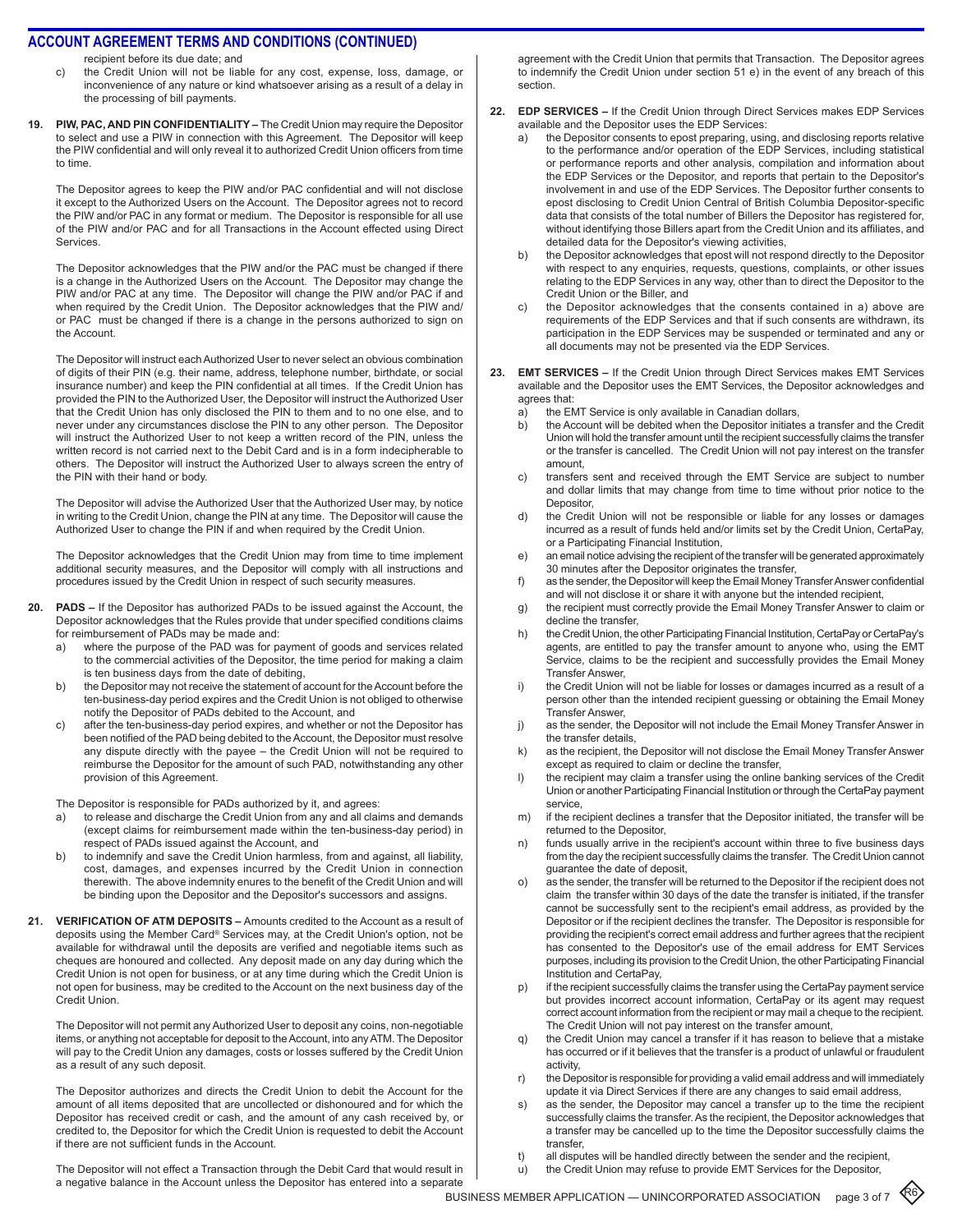### **ACCOUNT AGREEMENT TERMS AND CONDITIONS (CONTINUED)**

- the Credit Union will not be liable for any cost, expense, loss, damage, or inconvenience of any nature or kind whatsoever arising as a result of a delay in processing a transfer or for transfers claimed by someone other than the intended recipient.
- 24. **FOREIGN CURRENCY TRANSACTIONS -** If the Depositor provides instructions to the Financial Institution on an Account that is denominated in a currency other than the currency of the Account, a conversion of currency may be required. In all such Transactions and at any time a conversion of currency is made, the Financial Institution may act as principal with the Depositor in converting the currency at rates established or determined by the Financial Institution, affiliated parties, or parties with whom the Financial Institution contracts. The Financial Institution, its affiliates, and contractors may earn revenue and commissions, in addition to applicable service charges, based on the difference between the applicable bid and ask rates for the currency and the rate at which the rate is offset in the market.
- **25. AVAILABILITY OF DIRECT SERVICES** The Depositor acknowledges that the availability of Direct Services depends on telecommunication lines, computer hardware and software, and other equipment belonging to the Credit Union and to Third Parties. The Credit Union is not liable for any loss, damage, injury, inconvenience or delay of any nature or kind whatsoever, whether direct, indirect or consequential, that the Depositor may suffer in any way arising from the Credit Union providing or failing to provide Direct Services, or from the malfunction or failure of telecommunication lines, computer hardware, software or other equipment or other technical malfunctions or disturbances for any reason whatsoever, including the negligence of the Credit Union, from lost, incomplete, illegible, misdirected, or stolen messages, failed, incomplete, garbled, or delayed transmissions, or on-line failures. The Depositor releases the Credit Union from all claims in respect of any such loss, damage, inconvenience, injury or delay.
- **26. LOST OR STOLEN DEBIT CARD, OR COMPROMISED PIN** If the Depositor suspects or becomes aware that the Debit Card is lost or stolen, or that the PIN has been made accessible to another person, then the Depositor will notify the Credit Union or its agent immediately, in person or by telephone. Notification will only be considered effectively given if an Authorized User speaks directly to an authorized Credit Union officer or its agent. Upon receipt of such notice the Depositor's liability for further use of the Debit Card will terminate. If the Depositor notified the Credit Union promptly and cooperated in any investigation, once the Credit Union is satisfied that the Depositor is the victim of fraud, theft, or coercion by trickery, force, or intimidation, the Depositor will be entitled to recover from the Credit Union any direct losses from the Account through the use of the Debit Card in such fraud, theft, or coercion.
- **27. RENEWALS** The Depositor acknowledges the Credit Union may issue renewals and replacements of the Debit Card from time to time. The Depositor agrees that all Terms and Conditions of this Agreement, as changed from time to time, apply to such renewals and replacements of the Debit Card and that references to the Debit Card in this Agreement include all renewals and replacements thereof.
- **28. PROCEDURES FOR ADDRESSING UNAUTHORIZED TRANSACTIONS AND OTHER TRANSACTION PROBLEMS –** In the event of a problem with a Debit Card Transaction or unauthorized Debit Card Transaction (other than a matter related to goods or services provided by Merchants) the Depositor will report the issue promptly to the Credit Union, and the Credit Union will investigate and respond to the issue on a timely basis. The Credit Union will not unreasonably restrict the Depositor from the use of any funds subject to dispute, so long as it is reasonably evident that the Depositor did not contribute to the problem or unauthorized Transaction. The Credit Union will respond to the reports of a problem or unauthorized Transaction within ten business days and will indicate what reimbursement, if any, will be made for any loss incurred by the Depositor. Reimbursement will be made for losses from a problem or unauthorized use in this time frame provided that on the balance of probabilities it is shown that the Depositor or the Authorized User did not contribute knowingly to the problem or unauthorized Transaction and that the Depositor or the Authorized User took reasonable steps to protect the confidentiality of their PIN. An extension of the ten-day limit may be necessary if the Credit Union requires the Depositor to provide a written statement or affidavit to aid its investigation.
- **29. MEMBER CARD® SERVICES DISPUTE RESOLUTION** If the Depositor is not satisfied with the Credit Union's response, the Credit Union will provide the Depositor, upon request, with a written account of its investigation and the reason for its findings. If the Depositor is not satisfied, the issue will be referred for mediation to either a credit union system dispute resolution service, or if no such service is available, to an external mediator if agreed between the Depositor and the Credit Union. Neither the Credit Union nor the Depositor will have the right to start court action until 30 days have passed since the problem was first raised with the Credit Union.

Any dispute related to goods or services supplied in a Point-of-Sale Transaction is strictly between the Depositor and the Merchant, and the Depositor will raise no defence or claim against the Credit Union.

- **30. TERMINATION OF DEBIT CARD PRIVILEGES** The Depositor acknowledges and agrees that the Credit Union may, in its sole discretion, at any time or for any reason, restrict, suspend, or terminate the Depositor's Debit Card privileges without advance notice to the Depositor. The Depositor acknowledges and agrees that it will indemnify and save harmless the Credit Union from and against any and all damages, costs, expenses, and liability arising or incurred by the Credit Union as a result of any use of a Debit Card by an Authorized User that:
	- a) is inconsistent with a restriction imposed on the use of the Debit Card by the Credit Union and communicated to the Depositor, or

b) that takes place following the suspension or termination of Debit Card privileges by the Credit Union.

The Depositor will immediately return all Debit Cards issued to it or to the Authorized User(s) upon:

- a) ceasing to be a member of the Credit Union,
- b) termination of this Agreement,
- c) termination of Debit Card privileges, or
- d) otherwise upon request by the Credit Union.

The Depositor will be responsible for paying all legal fees and expenses (on a solicitor and own client basis) incurred by the Credit Union in taking possession of the Debit Card.

The Depositor's insolvency, bankruptcy, dissolution, or death will constitute an automatic revocation of the privileges associated with all Debit Cards and PINs and the Credit Union may capture and retain all the Debit Cards.

- **31. DIRECT SERVICES ACKNOWLEDGMENT** If the Depositor subscribes to Direct Services, the Depositor acknowledges and agrees that:
	- a) when transfers and bill payments are made through the Direct Services, funds are irrevocably transferred out of the Account and the Transaction cannot be revoked or countermanded,
	- b) even if more than one signature is required on cheques and withdrawal slips, any one Authorized User may conduct Transactions using Direct Services, including transferring money out of the Account and making bill payments,
	- c) anyone with access to the PAC will be able to access Direct Services and may use them to transfer money out of the Account, set up bill payment arrangements, make bill payments, and conduct any other Transaction,
	- d) the Credit Union will not be liable in any way to the Depositor or to any other person for processing or accepting on the Account any Transaction resulting in the transfer of money out of the Account or in the payment of bills, even if the money is used for the benefit of a person other than the Depositor, or if bills of a person other than the Depositor are paid,
	- e) the Depositor will be liable for all Transactions conducted using Direct Services, including Transactions that benefit a person other than the Depositor or that result in the payment of bills owed by a person other than the Depositor, and
	- f) a copy of an electronic communication is admissible in legal proceedings and constitutes the same authority as would an original document in writing.
- **32. INTERNET** If Direct Services are made available through the Internet, the Authorized User acknowledges that, although the Credit Union uses security safeguards to protect against loss, theft, and unauthorized access, because of the nature of data transmission over the Internet, security is not guaranteed and information is transmitted at the risk of the Authorized User. The Depositor acknowledges that to reduce the risk of viruses or online attacks, the computer used to access Direct Services should have a current anti-virus program, an anti-spyware program and a firewall. The Depositor further acknowledges that to reduce the risk of unauthorized access to the Account, the Depositor will sign out of Direct Services and close the browser when finished using it. The Deposior further acknowledges that using public or shared computers to access Direct Services increases the risk of unauthorized access to the Account.
- **33. LINKS** If Direct Services are made available through the Internet, the Credit Union's website may provide links to other websites, including those of Third Parties who may also provide services to the Authorized User. The Authorized User acknowledges that all those websites are independent from the Credit Union's. The Credit Union has no liability for those websites or their contents or their use. Links are provided for convenience only and the Authorized User assumes all risk resulting from accessing or using such websites.
- **34. THIRD PARTY SERVICES** The Credit Union may from time to time make services provided by Third Parties available through the Credit Union's website. The Authorized User acknowledges and agrees that:
	- a) the Credit Union makes the services of Third Parties available through its website for the convenience of its members. The services are provided by the Third Party, not the Credit Union. The Authorized User's relationship with the Third Party is a separate relationship, independent of the relationship between the Authorized User and the Credit Union and such relationship is outside the control of the Credit Union,
	- b) the Credit Union makes no representation or warranty to the Authorized User with respect to any services provided by a Third Party even though those services may be accessed by the Authorized User through the Credit Union's website or through Direct Services,
	- c) the Authorized User assumes all risks associated with accessing or using the services of Third Parties,
	- d) the Credit Union has no responsibility or liability to the Authorized User in respect of services provided by a Third Party,
	- e) any dispute that relates to services provided by a Third Party is strictly between the Authorized User and the Third Party and the Authorized User will raise no defence or claim against the Credit Union, and
	- f) the Proceeds of Crime (Money Laundering) and Terrorist Financing Act and Regulations may apply to the services provided by Third Parties and that the Third Parties will from time to time adopt policies and procedures to address the reporting and record-keeping requirements of that legislation.
	- **35. DIRECT SERVICES AND THIRD PARTY** In respect of all Direct Services and any Third Party services made available by the Credit Union, the Depositor shall not, and shall ensure that each Authorized User does not:
		- a) use services for an illegal, fraudulent, or defamatory purpose,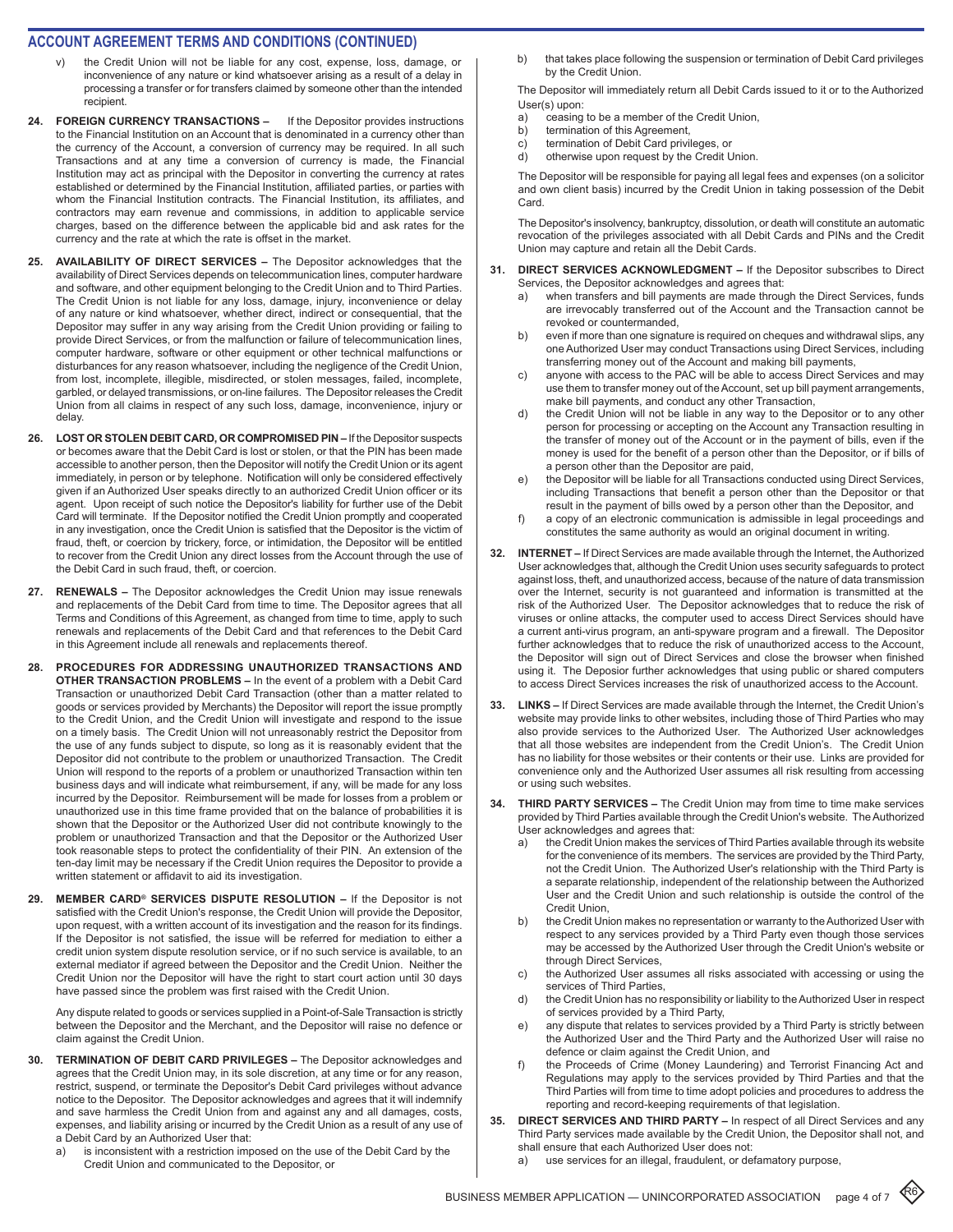take steps, or cause or permit anything to be done, which could undermine the security or integrity of the services (including activities that threaten to harm or cause harm to any other participant in the provision, utilization or support of the Direct Services or Third Party services).

In the event of a breach of the provisions of a) or b), the Depositor's participation in Direct Services or any service provided by a Third Party may be suspended or terminated.

**36. Code of Practice –** This Agreement is drafted with due regard to the Canadian Code of Practice for Consumer Debit Card Payment Services, a copy of which is available from the Credit Union on request.

#### **instructions**

- **37. Countermands** Any countermand of payment (commonly called a "stop payment") of a cheque or other negotiable Instrument drawn on the Account must be in writing and signed by the Authorized User who signed the cheque or other negotiable Instrument that is the subject of the countermand, or by some other person(s) duly authorized by the Depositor. On receiving a countermand of payment of a cheque or other negotiable Instrument drawn on the Account, the Credit Union:
	- a) will use reasonable diligence to effect the countermand, but
	- b) will not be liable to the Depositor or any other person by reason of complying with, or failing to comply with, the countermand, whether the Credit Union is negligent, willfully negligent or otherwise.

The Depositor hereby agrees to indemnify and save the Credit Union harmless for all liability, costs, damages, and expenses incurred by the Credit Union by reason of it complying with, or failing to comply with, a countermand of payment. This indemnity will enure to the benefit of the Credit Union and will be binding upon the Depositor and the Depositor's successors and assigns.

**38. Facsimile Signatures –** The Depositor may, from time to time, provide the Credit Union with certified copies of the Depositor's Facsimile Signatures. The Credit Union may treat each Certified Facsimile Signature on an Instrument as the original and genuine signature of the Authorized Users.

The Depositor will maintain appropriate security over all signature stamps, other devices, and computer programs used to apply or generate Facsimile Signatures on **Instruments** 

**39. Remote Instructions –** The Depositor may provide Remote Instructions to a branch of the Credit Union. The Remote Instructions may concern the Account maintained at that branch, or concern other Transactions and arrangements conducted at or with that branch.

The Credit Union may, but will not be obliged to, act on Remote Instructions received in the name of the Depositor to the same extent as if the Remote Instructions were written instructions delivered to the Credit Union by mail signed by the Authorized Users authorized to operate the Account. The Credit Union may assume that any such Remote Instructions are genuine.

The Credit Union may in its sole discretion refuse to act on any Remote Instruction.

The Remote Instructions will be deemed received by the Credit Union only when it is brought to the attention of an authorized Credit Union officer.

Remote Instructions may be transmitted to the Credit Union at the telephone or fax number or email address provided by the Credit Union, or at such other telephone or fax number or email as the Credit Union may advise the Depositor by notice in writing. Any of the Authorized Users may acting alone, provide Remote Instructions to the Credit Union on behalf of the Depositor, even if the certified resolution of the Depositor specifies that two or more Authorized Users are required to operate the Account. The Credit Union may assume that any person identifying themselves as an Authorized User is in fact an Authorized User and the Credit Union may act on the Remote Instructions provided by any such person. The Depositor will be bound by all Remote Instructions given to the Credit Union in the name of the Depositor.

A copy of any fax or email message constituting Remote Instructions or the Credit Union's notes of any Remote Instructions given by telephone may be entered into evidence in any court proceedings as if it were an original document signed by the Depositor or an Authorized User. The copy or notes will be *prima facie* evidence of the instructions the Depositor gave the Credit Union.

#### **account records and errors and omissions**

- **40. Statements** Unless the Depositor requests the Credit Union to hold the Depositor's statement of account for the Account for pick up by the Depositor or appoints in writing an agent to pick up the statement of account for the Account or consents to the statement of account for the Account being made available electronically or requests no statement of account for the Account to be sent by the Credit Union, the Credit Union will mail such statement of account for the Account to the Depositor at the address the Depositor last gave in writing. It is the Depositor's responsibility to notify the Credit Union immediately of any change in the Depositor's address.
- **41. No Statement Request** If, at the request of the Depositor, the Credit Union

agrees to cease printing and mailing statements of account for the Account, the Depositor acknowledges and agrees that:

- a) the Depositor will be responsible to obtain (whether from the Credit Union or using Direct Services) and review, after the end of each calendar month, a statement of the activity in the Account, and will, by the end of the following calendar month (the "Notification Date"), notify the Credit Union of any errors, irregularities, or omissions in that account record or in any cheque or other items or any forgeries and any debits wrongly made to the Account;
- b) notwithstanding any other provision of this Agreement, after the Notification Date (except as to any errors, irregularities, or omissions of which the Depositor has notified the Credit Union in writing on or before the Notification Date), the Depositor agrees that:<br>i) the amount of the
	- the amount of the balances shown on the last day of the calendar month is correct and binding on the Depositor subject to the right of the Credit Union to make reversals as set forth in vi) and vii) below,
	- ii) all amounts charged to the Account are valid,<br>iii) the Depositor is not entitled to be credited with
	- the Depositor is not entitled to be credited with any amount not shown on the statement of account for the Account for that calendar month.
	- iv) the Depositor has verified the validity of any cheques, and other instruments and instructions, and
	- v) the use of any service shown is correct.
- The Depositor acknowledges that:
	- vi) notwithstanding a cheque or other negotiable item may be provisionally posted to the Account, it is not considered processed until it has been honoured and collected by the Credit Union and the credit represented by a cheque or other negotiable item that is not honoured and collected may be reversed from the Account notwithstanding any provisional posting and the statement of account for the Account modified accordingly, and
	- vii) notwithstanding a deposit or other credit may be provisionally posted to the Account, it is not considered processed until it has been verified and accepted by the Credit Union and a deposit or other credit that is not verified and accepted may be reversed from the Account notwithstanding any provisional posting and the statement of account for the Account modified accordingly.
- c) Despite section b) above, the Rules provide that under specified conditions, claims for reimbursement of PADs may be made and:
	- i) where the purpose of the PAD was for payment of consumer goods and services, the time period for making such a claim is 90 calendar days from the date of debiting, and
	- ii) where the purpose of the PAD was for payment of goods and services related to commercial activities of the Depositor, the time period for making such a claim is ten business days from the date of debiting.

Claims must be made in writing to the Credit Union within the specified time period and in compliance with the Rules, as amended from time to time.

**42. Records and Cheque Imaging –** The Credit Union will determine, in its sole discretion, whether cheques and other items will be returned to the Depositor with the statement of account for the Account.

If the Credit Union implements an imaging program, the Credit Union will determine, in its sole discretion, whether copies of images of cheques and other items will be provided for the statement of account for the Account. The Depositor acknowledges that copies of images of cheques and other items may be provided before the Credit Union has determined whether the cheque or other item will be honoured or accepted and agrees that copies of images of cheques and other items are made available by the Credit Union as a service to the Depositor and that the provision of copies of images of cheques and other items does not mean that the Transaction has been processed or in any way oblige the Credit Union to honour or accept the cheque or other item.

The Depositor acknowledges that if the Credit Union adopts an imaging program, the physical cheques and other items may be destroyed. If the Credit Union has implemented an imaging program and determines not to include copies of images of cheques and other items with the statement of account for the Account, the Credit Union will ensure that copies of images can be made available to the Depositor upon request for at least five years following the date of the statement of account for the Account on which the cheque or other item appears, subject to payment of the service charges established by the Credit Union from time to time.

- **43. Viewing Cheque Images** The Credit Union may in connection with Direct Services permit the Authorized User to view and print images of cheques and other Instruments drawn on the Account, and such images may be made available before the Credit Union has determined whether the cheque or other Instrument will be honoured or accepted. The Authorized User acknowledges and agrees that such images are made available by the Credit Union as a service to the Authorized User and the provision of such images does not mean that the Transaction has been processed, or in any way oblige the Credit Union to honour or accept the cheque or other Instrument.
- **44. Noting or Protesting** The Depositor:
	- a) will be liable, without presentation, protest or notice of dishonour to any parties, for the nonacceptance or nonpayment of any bills, notes, cheques or other Instruments the Depositor delivered to the Credit Union for deposit, discount, collection or otherwise, and
	- b) will be liable to the Credit Union as if proper notice of dishonour, protest and presentment had been made or given,

and the Credit Union may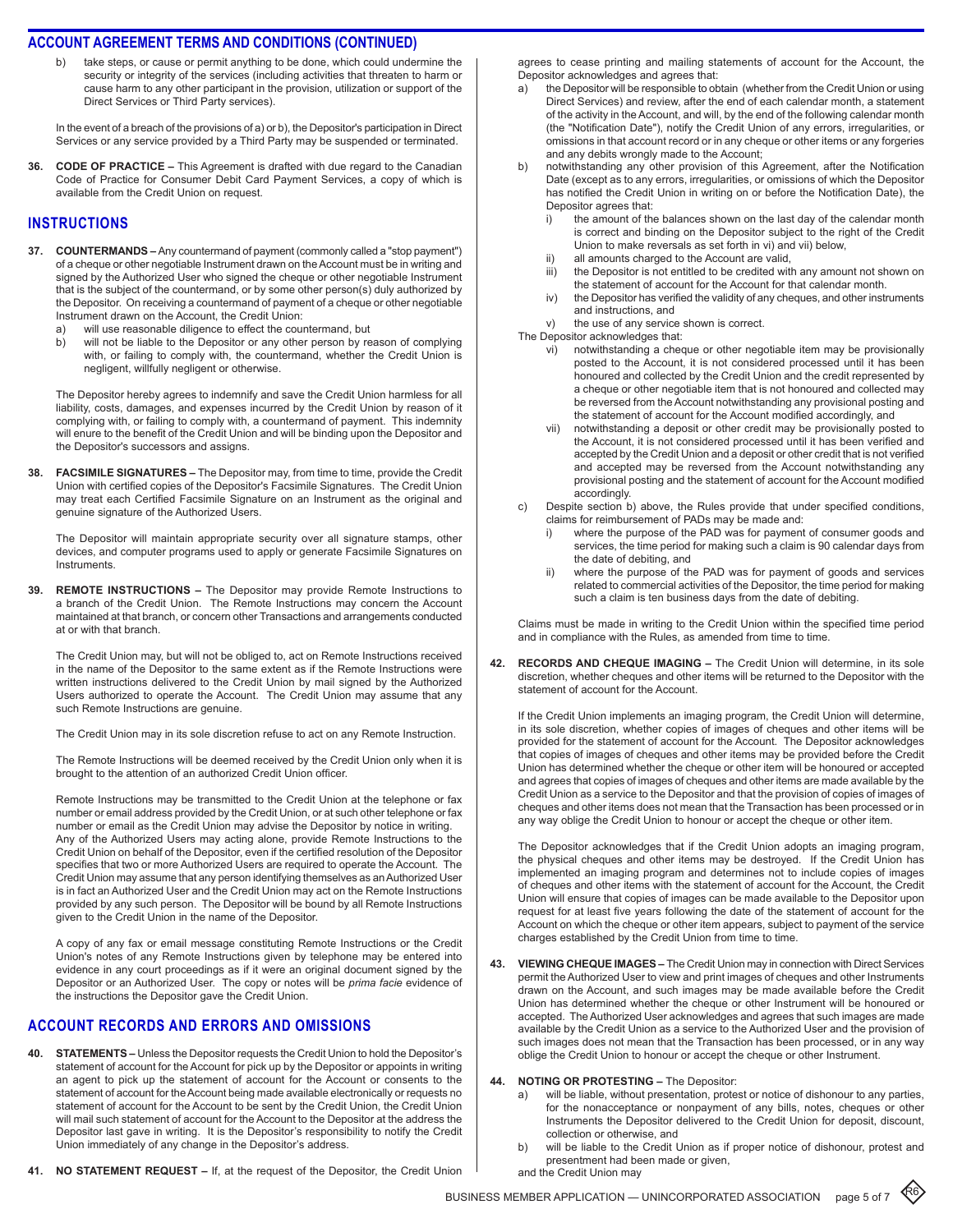- charge such items, when dishonoured, to the Account in accordance with section 12 above, and
- d) note or protest any item should the Credit Union consider it advisable to do so, but the Credit Union will not be liable for failure to note or protest any such item.
- **45. Verification of Account** The Depositor will examine each statement of account for the Account and verify the completeness and correctness of the statement of account for the Account. Within 30 days of the date of mailing the statement of account for the Account or making it available for pick up, the Depositor will point out the following to the Credit Union in writing:
	- a) any errors, irregularities or omissions in the statement of account for the Account, and
	- b) any debits wrongly made.

From and after the expiration of the 30-day period (except for errors or irregularities pointed out in writing to the Credit Union before the 30 days expire), the Depositor is deemed to have acknowledged that:

- a) the statement of account for the Account and the balances shown on the statement of account for the Account are correct,
- b) all amounts charged to the Account are valid,<br>c) the Depositor is not entitled to be credited w
- the Depositor is not entitled to be credited with any amount not shown on the statement of account for the Account,
- d) the Depositor has verified the validity of any cheques, other Instruments and instructions, and
- e) the use of any service shown is correct.

After the expiration of the 30-day period (except for errors or irregularities pointed out in writing to the Credit Union before the 30 days expire) the Depositor may not claim for any purpose that any entry on the statement of account for the Account is incorrect and will have no claim against the Credit Union for reimbursement relating to any entry, even if the entry is unauthorized or fraudulent or is based upon a cheque, other Instrument or instruction that is forged, unauthorized or fraudulent.

Nothing in this section 45 limits in any way the rights of the Credit Union under this Agreement including, without limitation, the rights of the Credit Union under sections 8, 12, and 44.

**46. Liability for Errors and Omissions –** If the Credit Union makes an error or omission in recording any Transaction, the Credit Union will only be liable for the amount of the error or omission if the Depositor has given written notice to the Credit Union within the time provided in this Agreement.

If the Depositor has given such notice, the Credit Union's liability is limited to the amount of the error or omission. In no event will the Credit Union be liable for any delay, inconvenience, loss, or damage (whether direct, indirect, or consequential) whatsoever caused by, or arising from, any such error or omission, even if the Credit Union has been negligent.

**47. Records –** The Credit Union's records of all Transactions will be deemed to be correct and will be conclusive and binding on the Depositor. All Transactions will appear on the regular statement of account for the Account.

If the Depositor believes the records of the Credit Union contain an error or omission, the Depositor must give written notice to the Credit Union within the time provided in this Agreement.

A paper record of the Transaction dispensed mechanically as a result of the use of the Debit Card constitutes a record of the Authorized User's instructions. Whether such a record of a Transaction is issued or not, it is the Depositor's responsibility to verify that the Transaction has been properly executed by checking the statement of account for the Account or passbook entries itemizing Transactions.

In the absence of evidence to the contrary, the records of the Credit Union are conclusive for all purposes, including litigation, in respect of:

- a) any instructions given by the Authorized User to the Credit Union using the Member Card® Services,
- b) the contents of any envelope deposited by the Authorized User into an ATM,
- c) any withdrawal, deposit, or transfer using the Member Card® Services, and
- d) any other matter or thing relating to the state of accounts between the Depositor and the Credit Union in respect of any electronic Transaction.

#### **compliance anD liability**

- **48. Confidentiality** The Credit Union may release confidential Depositor information as permitted or required by law or in a court proceeding or with the Depositor's consent.
- **49. Risk The Depositor assumes all risk (including, without limitation, the risk of fraud) resulting from the use of the Account. The Depositor will notify the Credit Union immediately:**
	- **a) of any misuse or unauthorized use of the PAC, or**
	- **b) if the PAC becomes known to anyone other than the Authorized Users.**

**The Depositor acknowledges that the Depositor is responsible for all use made of the PAC and that the Credit Union is not liable for the Depositor's failure to** 

**comply with any part of the Agreement. The Depositor is liable for all authorized and unauthorized use, including all withdrawals on and any transfers from any Account. The Depositor is also liable for all fraudulent or worthless deposits made into the Account.**

**If the Depositor did not reveal the PAC to any other person or write it down or otherwise record it, the Depositor will not be liable for any unauthorized use that occurs after the Credit Union has received written notice from the Depositor that the PAC may have become known to someone other than the Depositor. The Credit Union will not be considered to have received written notice until the Credit Union gives the Depositor written acknowledgement of receipt of such notice.**

**Any monies or negotiable Instruments placed in an envelope or deposit bag and placed by the Depositor in the night depository will be at the Depositor's risk until the monies or negotiable Instruments are actually entered or recorded as a deposit to the credit of the Account. The Credit Union is not responsible for or under any obligation to account for any lost or destroyed monies or negotiable Instruments which the Depositor may place in the night depository, even if the loss or destruction is the result of the Credit Union's negligence or that of the authorized Credit Union officers.**

**The Credit Union will not be liable for any damages or other liabilities that the Depositor may incur by reason of the Credit Union acting, or failing to act, on Remote Instructions given in the name of the Depositor, whether or not the Depositor or the Authorized User actually gave the Remote Instructions.**

**The Depositor will be liable for all authorized use of the Debit Card by any person and, except as specifically set out in this Agreement, will be liable for all unauthorized use of the Debit Card by any person up to its established withdrawal limit (including funds accessible through a line of credit or overdraft privileges), prior to the expiry or cancellation of the Debit Card. The Depositor acknowledges this includes liability for funds accessible through a line of credit or overdraft protection. In the event of alteration of the Account balance due to technical problems, card issuer errors, and system malfunctions, the Depositor will be liable only to the extent of any benefit it has received, and will be entitled to recover from the Credit Union any direct losses the Depositor may have suffered.**

**The Credit Union will have the discretion to relieve the Depositor from liability for unauthorized use of the Debit Card in a case where the Depositor has inadvertently contributed to the unauthorized use and cooperates in an investigation.**

**The Credit Union will not be liable to the Depositor for any action or failure to act of a Merchant or refusal by a Merchant to honour the Debit Card, whether or not such failure or refusal is the result of any error or malfunction of a device used to effect or authorize the use of the Debit Card for a Point-of-Sale Transaction.**

**Except for direct losses resulting from circumstances beyond the Depositor's control, such as technical problems and unauthorized use of the Debit Card and PIN, the Credit Union will not be liable for any loss, damage or injury arising from the use of ATMs or Point-of-Sale terminals or from any mechanical or operational failure of any such devices, and the Depositor releases the Credit Union from liability for any such loss, damage or injury.**

**The Depositor will instruct its Authorized Users that they must not use their Debit Card and PIN for any unlawful purpose, including the purchase of goods and services prohibited by local law applicable in the Depositor's jurisdiction.**

**The Depositor acknowledges that the Depositor bears all risks related to the use of Facsimile Signatures.**

- **50. Exclusion of Credit Union Responsibility** The Credit Union is not responsible for any loss or damage suffered or incurred by the Depositor except to the extent caused by the gross negligence or willful misconduct of the Credit Union, and in any such case the Credit Union will not be liable for any indirect, consequential or exemplary damages (including, but not limited to loss of profits) regardless of the cause of action and even if the Credit Union has been advised of the possibility of such damages. In no event will the Credit Union be liable for any loss or damage suffered by the Depositor that is caused by:
	- a) the actions of, or any failure to act by, any Third Party (and no Third Party will be considered to be acting as an agent for the Credit Union unless expressly authorized to do so),
	- b) the inaccuracies in, or inadequacies of, any information furnished by the Depositor to the Credit Union,
	- c) the failure by the Credit Union to perform or fulfill any of its obligations to the Depositor, due to any cause beyond the Credit Union's control, or
	- d) forged, unauthorized or fraudulent use of services, forged, unauthorized or fraudulent instructions or material alteration to an instruction.
- **51. Indemnity** The Depositor will indemnify and save the Credit Union harmless from and against all liability, costs, damages, and expenses incurred by the Credit Union as a result of:
	- a) the Credit Union treating a Facsimile Signature of an Authorized User as an